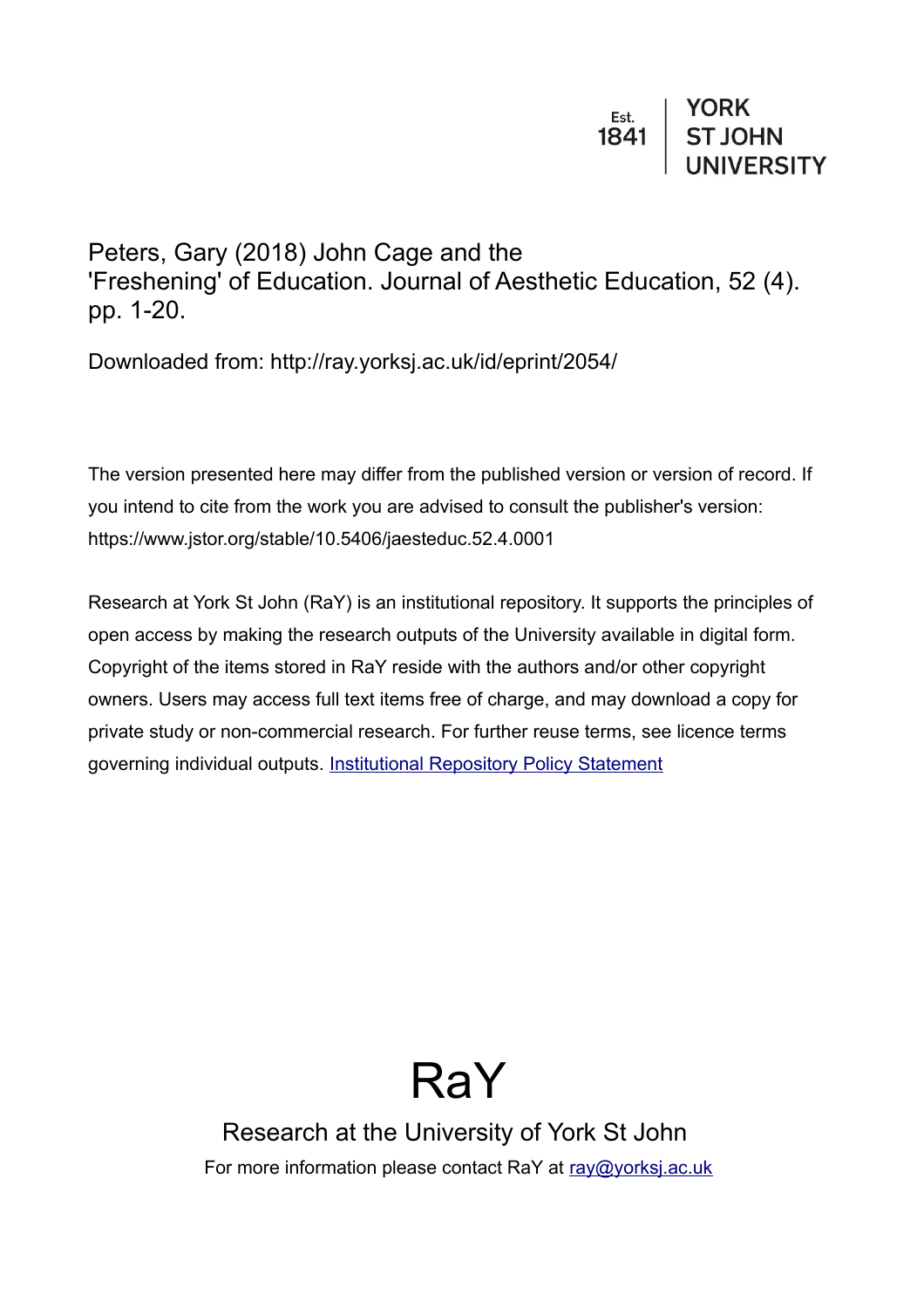# **John Cage and the 'Freshening' of Education.**

The ambition in what follows is to begin a consideration of the lessons that might be learnt from a reassessment of  $20<sup>th</sup>$  Century avant-gardist practice within the domain of musical composition. The goal here will not be an evaluation of the compositional outputs of this period but, rather, some reflections on the place and role of teaching within and amongst the musicians themselves; remembering that many of them gained a considerable reputation as teachers: Schoenberg, Messiaen, Stockhausen and Cage being the preeminent examples.

And, as an aside, before too quickly assuming that the radical newness and futurism associated with much avant-gardism is somehow at odds with our educational institutions, we should acknowledge the extent to which, if nothing else, the *vocabulary* of the avant-garde has long since come to dominate the promotional language and marketing jargon of the university itself. Everything is now cutting edge, innovative and revolutionary; we are all expected to re-new ourselves eternally; as every Vice-Chancellor proclaims: 'education *is* transformation'—forget that everpresent cliché at your peril! Forever making everything that we once argued was new, old in the name of a new newness that must then await its own future oldness...and so it goes...newer and newer: 'forever young' as Bob Dylan might say—remember him? The longstanding debates about the 'future of the university' going back to the young Nietzsche and beyond are now brushed aside by the bold claims of the 'university of the future,' one that in the aspiration to become 'future-proof' (more jargon) effectively removes the futurity of the future leaving us with the same old newness; what Deleuze would describe as diversity rather than difference.

That by way of preamble.

So, and not forgetting his involvement with the musical avant-gardism of his own day, Nietzsche's 1872 text *On The Future of Our Educational Institutions* (1909) is above all else concerned with *listening*, not to what is said but, rather, to what remains unsaid in the said (*sotto voce*) and then what is yet beyond (or other than) that. Nietzsche writes:

One speaking mouth, with many ears, and half as many writing hands there you have to all appearances, the external academic apparatus; the university engine of culture set in motion. $<sup>1</sup>$  $<sup>1</sup>$  $<sup>1</sup>$ </sup>

And adds:

The proprietor of this mouth is severed from and independent of the owners of the many ears; and this double independence is enthusiastically designated as 'academic freedom.'…except that behind both of them, at a modest distance, stands the State…to remind the professors and their students from time to time that *it* is the aim, the goal, the be-all and end-all, of this curious speaking and hearing procedure.<sup>[2](#page-17-1)</sup>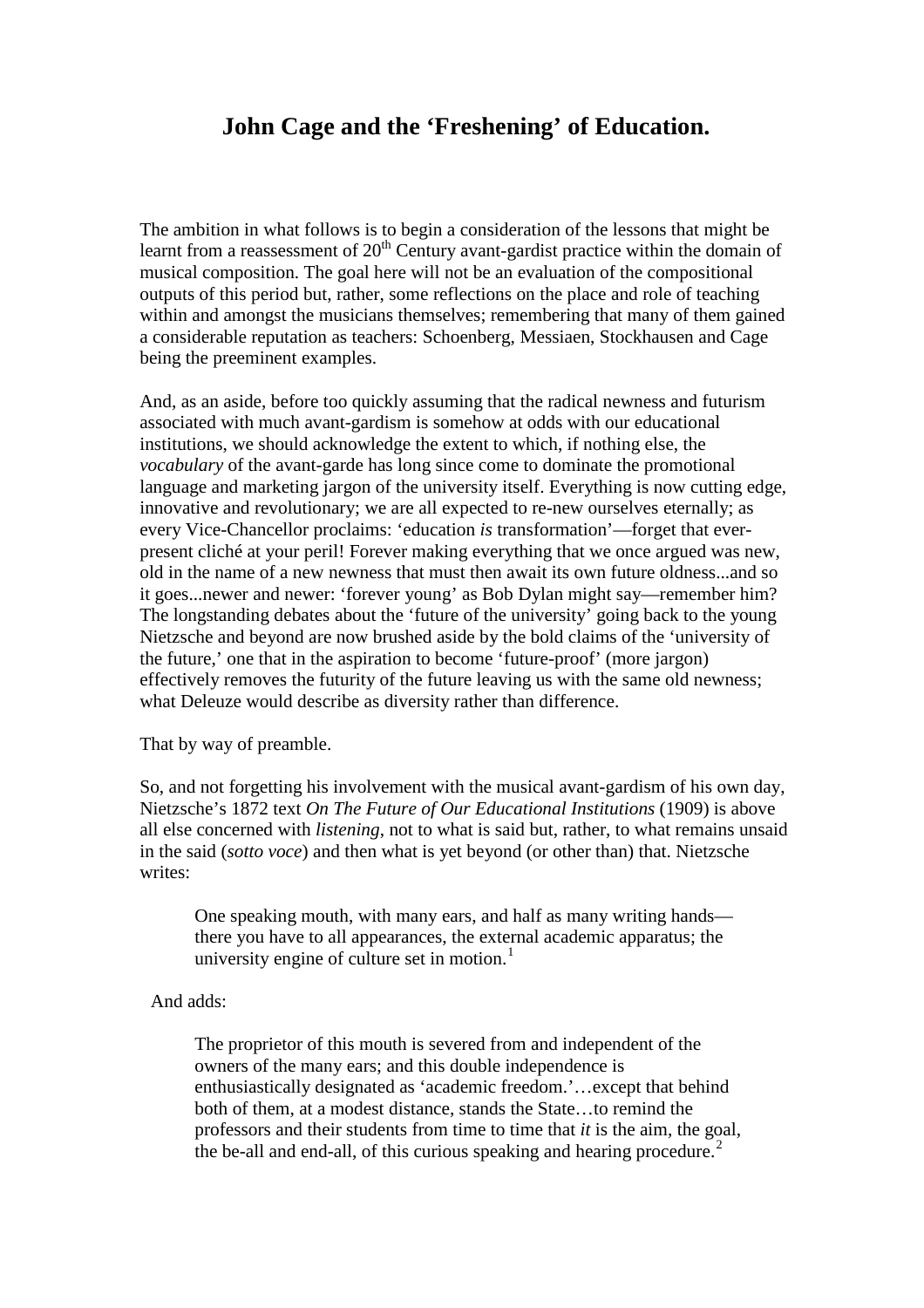Behind the freedom then, so celebrated by academia and the avant-garde alike, lies the State; meaning that it will be necessary to free ourselves from *that* freedom in order to 'hear' the calling of another/different future beyond or outside of the future such freedom appears to create. Gary Schapiro captures exactly this point in his essay on Nietzsche's lectures. Drawing attention to what he calls the 'weightiness' of the word 'On' (*Uber*) in the title, he continues by suggesting that 'beyond' rather than 'on' would better translate the significance of this otherwise insignificant word:

'Beyond the future' might suggest that the future of *Bildungsanstalten* (educational institutions) is already inscribed in the machinery. *That* future, given its determined place in a series of legitimizing metanarratives, is already a past. We can see *that* future all too clearly…The task perhaps is to think beyond that future. To do so we must think beyond the politico-narratological principles that circumscribe the enormous and still burgeoning series of reports, conferences, studies and research projects that bear titles that are variants upon 'the future of the university.'<sup>[3](#page-18-0)</sup>

And, we might add, 'the university of the future.'

In short, there is a need and demand to renew our concepts of the new and the future that, together, circumscribe our conception of what is yet to come. To make this possible Nietzsche believes that it is necessary to introduce art into the university, not it should be emphasized as a simple addition to the curriculum, but rather as a radically different manner of thinking and, one presumes, teaching. He writes:

In what relationship these universities stand to art cannot be acknowledged without shame: in none at all. Of artistic thinking, learning, striving and comparison, we do not find in them a single trace...<sup>[4](#page-18-1)</sup>

It is here that Nietzsche's involvement with the musical avant-garde, his own musicianship and, above all, what might be called the very musicality of his thinking and writing takes on significance. As is clear throughout his work 'artistic thinking' is in essence a form of *listening*, hence his obsession with ears. It is this aspect of his thinking/listening that allows us to link him to John Cage, to whom we now turn.

The self-appointed task of Cage, if we might call it that, was to teach people how to listen: not to his 'teachings' (he didn't have a 'teaching' as such) and certainly not to his music or even music in general for that matter. No, for him music (as it is normally heard) is precisely what gets *in the way* of listening. If avant-gardism often has an emancipatory dimension, which it does, then the emancipatory consequence of Cage's work is a freedom-from musical listening coupled with a freedom-to truly hear what is there to be heard. But can this be taught? That is the question.

If much of teaching is by example and through examples, then how does the teacher provide examples of the radically new without simultaneously betraying the very novelty that is sought? For example, if one looks at the first wave of European musical avant-gardism—the Viennese *School*—we find a teacher and two students: Schoenberg, Berg and Webern and we have, if not a doctrine or theory, a method of composing that,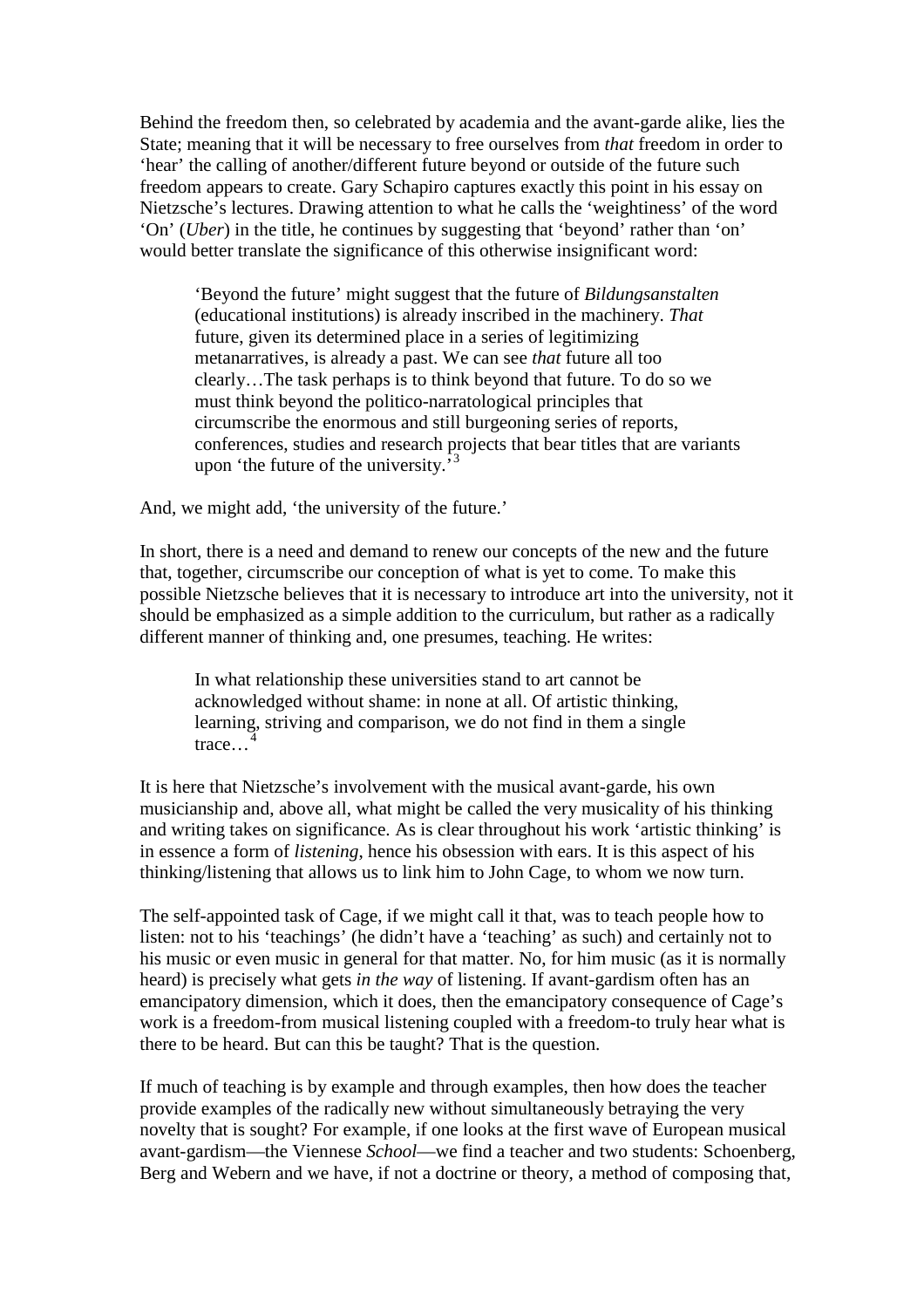in its adherence to strict laws, is capable of being taught. But therein lies the issue: while Schoenberg was universally celebrated as a teacher (rather than as a composer!) it is common knowledge that he was the *last* person to study with if you wanted to engage with the avant-garde of which he himself was at the forefront. Always quick to reject his dubious reputation as a 'revolutionary,' Schoenberg was at pains to root his own compositional methods and discoveries in the unbroken *evolutionary* path traced back (by him) through Mahler, Brahms and Wagner to Beethoven, Mozart and Bach. Hegelian rather than Kantian, Schoenberg himself set an example not by adhering to self-imposed maxims but, rather, by developing a method of composing that, while new, was nevertheless the continuation of a strict style that could be traced back through history and indeed gained its authority from that very history. Consider this passage from Schoenberg's *Style and Idea*:

[Atonality] called into existence a change of such an extent that many people, instead of realizing its evolutionary element, called it a revolutionary…I always insisted that the new music was merely a logical development of musical resources….And perhaps the greatest surprise may have been the fact that my *Harmonielehre* did not speak very much about 'atonality' and other prohibited subjects but almost exclusively about the technique and harmony of our predecessors…[5](#page-18-2)

Famously, and as unlikely as it might seem, John Cage was a student of Schoenberg's describing him as his greatest (and probably only) teacher within the musical realm, and as a 'brilliant musical mind.' That said, his stories of Schoenberg's music classes make for disturbing reading:

Schoenberg asked a student to play the piece on the piano. She said it was too difficult for her. "You're a pianist?" She agreed. "Then go to the piano." On the way, she said she would play slowly in order not to make mistakes. He said, "Play at the proper tempo and do not make mistakes." She began. He stopped her: "You're making mistakes!" She began again. He stopped her: "You're not going fast enough!" After several tries, each of which he interrupted, she burst into tears, explaining between sobs that she had been to the dentist that morning and had a tooth pulled out. Schoenberg: "Do you have to go to the dentist in order to make mistakes?"<sup>[6](#page-18-3)</sup>

And another brief snapshot from Cage:

He was capable of laying down the law. In counterpoint classes, the laws he gave were no sooner followed than he demanded they be taken less seriously. Liberties taken, he'd ask: Why don't you follow the rules? He kept his students in a constant state of failure.<sup>[7](#page-18-4)</sup>

#### Those were the days!

And yet Cage genuinely idolized Schoenberg throughout his life, never missing an opportunity to remind everyone that it was Schoenberg who got him to 'devote his life' to music and to 'banging his head' against the wall of harmony which, as Schoenberg assured him, he would never master.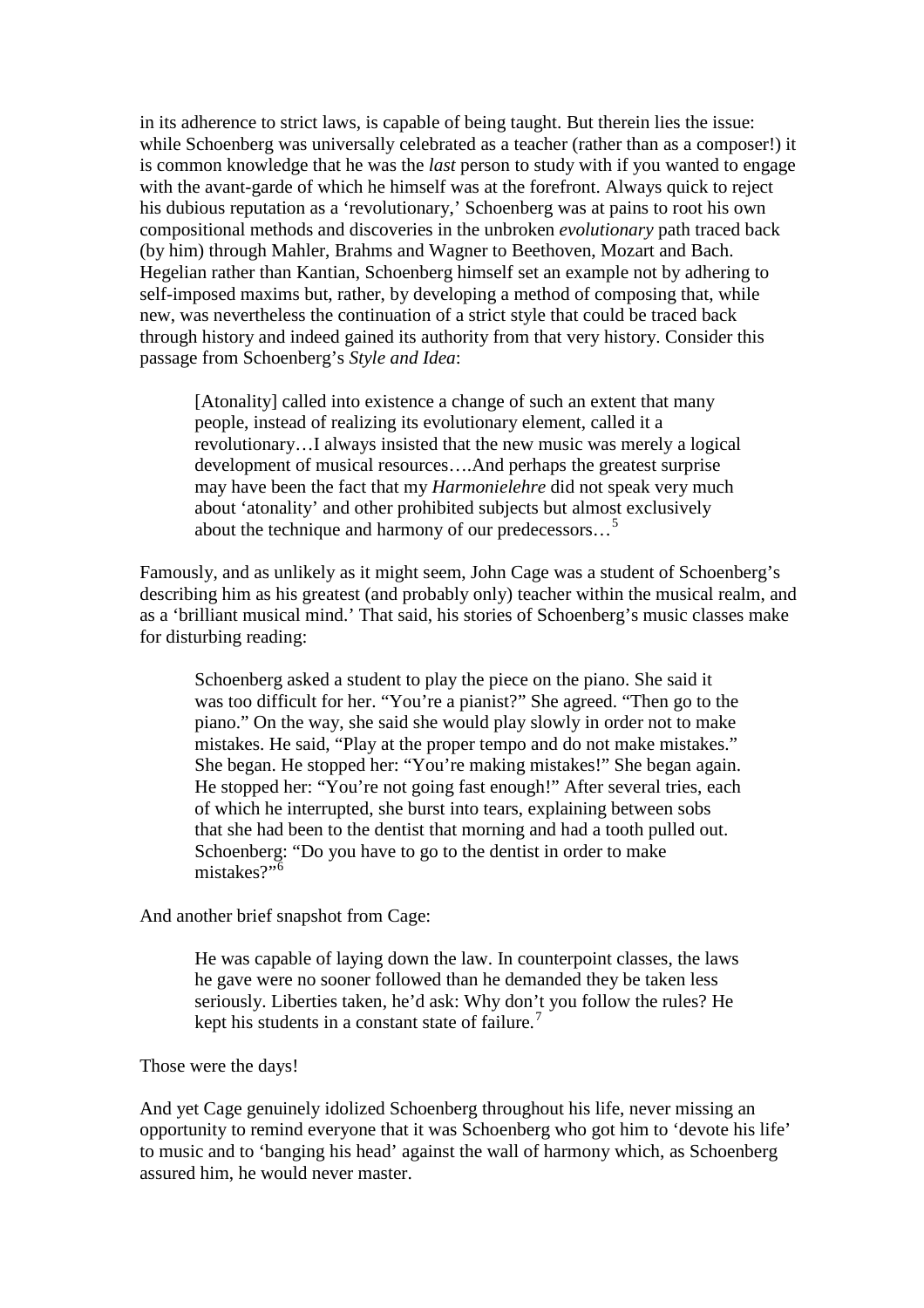#### But why?

The very idea of a 'mistake' would quickly become anathema to Cage once *acceptance* of everything that chance offered became his guiding principle. Questions of obedience and transgression (quickly punished); of problems and solutions; of right and wrong; friends and enemies, all of this Schoenbergian paranoia seems so remote from the 'sunny disposition' (as he so often describes it himself) of Cage. So what did he learn from Schoenberg his teacher?

To begin with, and even though his guiding principles were, as said, radically different, the very idea of having underlying principles at all comes, in part at least, from Schoenberg. Another Schoenberg snapshot:

Schoenberg sent everyone to the blackboard. We were to solve a particular problem he had given and to turn around when finished so that he could check on the correctness of the solution. I did as directed. He said, "That's good. Now find another solution." I did. He said, "another." Again I found one. Again he said, "another." And so on. Finally, I said, "There are no more solutions." He said, "What is the principle underlying all your solutions?"<sup>[8](#page-18-5)</sup>

Of course, the idea of exhausting all solutions within a Cagean world is absurd, but nevertheless, as is all too clear in reading Cage's copious writings, he does indeed adhere to principles which, while non-law-like, do require a high degree of discipline which, as was often the case amongst orchestras performing his music, when ignored resulted in a serious devaluation of his work. Sunny disposition aside, Cage was utterly scathing when it came to the undisciplined and unprofessional performance of his apparently undisciplined work. Much of his own teaching was concerned with exposing and rectifying this inability to 'hear' or sense the source of these underlying principles.

One more thing: in spite of the intense expressionism and, indeed, ego-mania evident in Schoenberg's very post-romantic work, the imposition not only of discipline and underlying principles but of an objective impersonal law of composition introduced an anti-humanist, indeed inhuman quality into his music which, in its alienating neutrality, is wholeheartedly embraced by Cage, at least from his *Music of Changes* onwards. His words on the latter are revealing:

The *Music of Changes* is an object more inhuman than human, since chance operations brought it into being. The fact that these things that constitute it, though only sounds, have come together to control a human being, the performer, gives the work the alarming aspect of a Frankenstein monster.

Interestingly, Cage like Schoenberg is even now frequently celebrated as primarily a teacher/guru/writer rather than as a proper composer (an absurdity not to be discussed here) but, unlike Schoenberg whose avant-gardism as we have seen did not extend to his teaching, Cage's pedagogical practices, of which there were many, are quite different. Just as a contrast consider the following memoir of being in one of Cage's classes.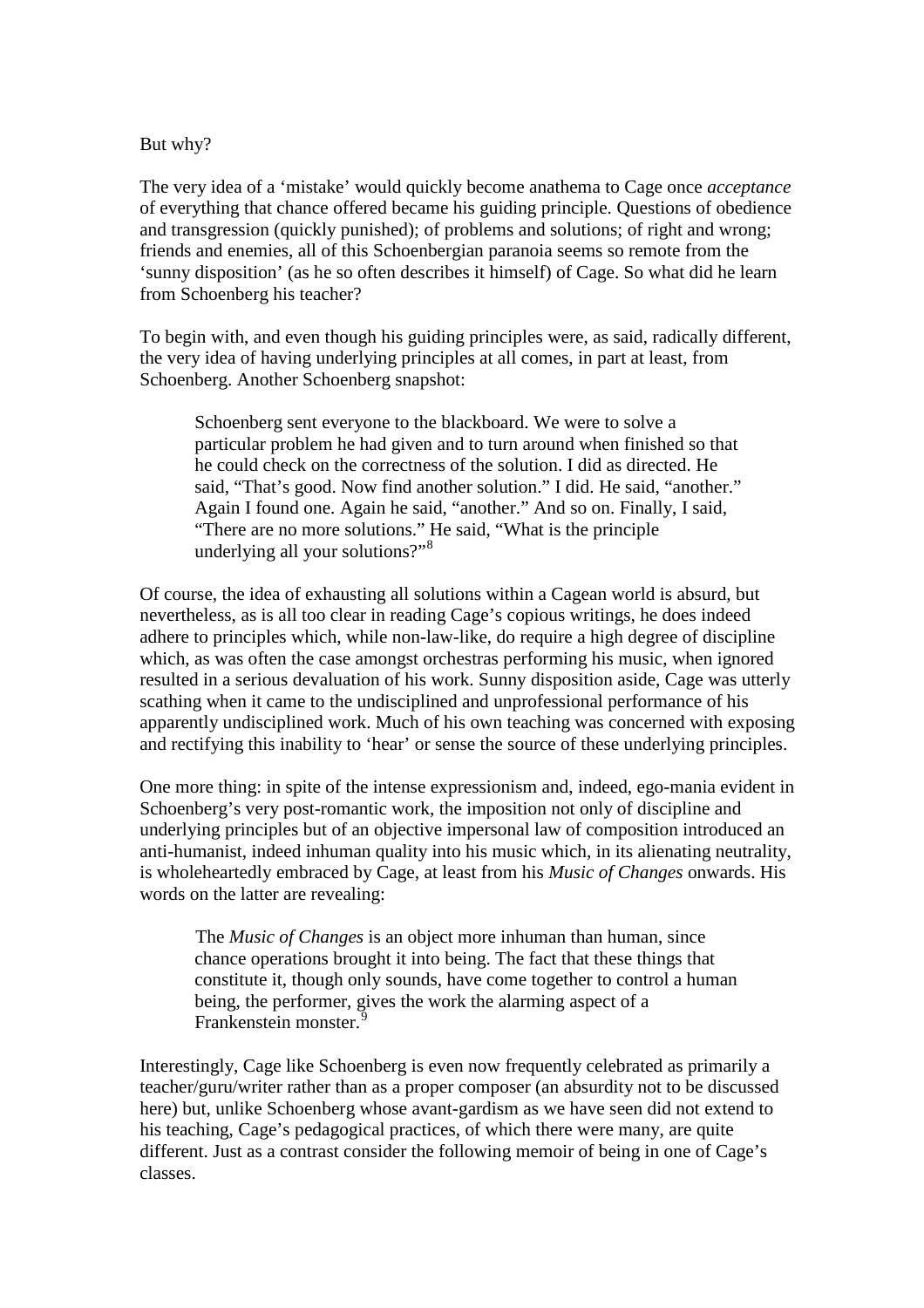Each student was obliged to present their work to the rest of the class, however the decision on who should make such a presentation was determined by chance operations, one of Cage's central principles of course. One particular student took exception to this as, repeatedly, chance determined that she was not to present her work. As the first day progressed she frequently complained to Cage who nevertheless stuck to his principles and allowed chance to do its work. On the following day, the same again, and once again the student began her complaints, however on this occasion Cage stopped the class, turned to the student and said: "OK, you're quite right, present your work."

It is hard to imagine Schoenberg caving-in like that but then, all appearances aside; this is not the essential area of difference between them. In fact it is here they are closest pedagogically. As already observed, both were men of high (albeit different) principles. Where Schoenberg places intentionality at the very center of his aesthetic and, thus, at the center of his teaching, Cage devoted his life to removing intentionality from the creative and, thus, the teaching situation: hence his use of chance but also, as in this case, the chance encounter with the intentionality (or 'will') of another to which he submits. Or, more accurately, *accepts*: 'acceptance rather than composition' being one of his central credos. Intentionality assumes goals and goal orientation, what we would call 'learning outcomes' in the academic world: Cage's pedagogy renounces such goals. Here he is in conversation with Daniel Charles in a section from his essay 'From the Birds':

Cage: If I pursue anything, it is the absence of a goal…

#### Charles: *Therein is what must be the difficulty of being a student of John Cage! How could you have students, and teach them without goals?*[*...*]

Cage: Recently…I offered a class…with… the hypothesis that we would not know what we were about to study and that we would not divide ourselves into students and non-students; but that all of us, myself included, would be students.

#### Charles: *What happened?*

Cage: We subjected the library to chance operations, and in groups of about a hundred [and *we* complain about excessive student numbers!!], each one performed two chance operations to determine the works he or she should read. Then, by drawing lots, we formed flexible groups: each group was to meet and exchange information on what everyone had read....freshening information by means of information.<sup>[10](#page-18-7)</sup>

Clearly, Cages classes were no more *about* chance composition than Schoenberg's were *about* atonality or twelve-tone composition, but the key difference is that his pedagogical method allowed for the creation of chance and/or indeterminate situations *from out of which* a teaching took place. But what kind of teaching is this and what exactly is being taught?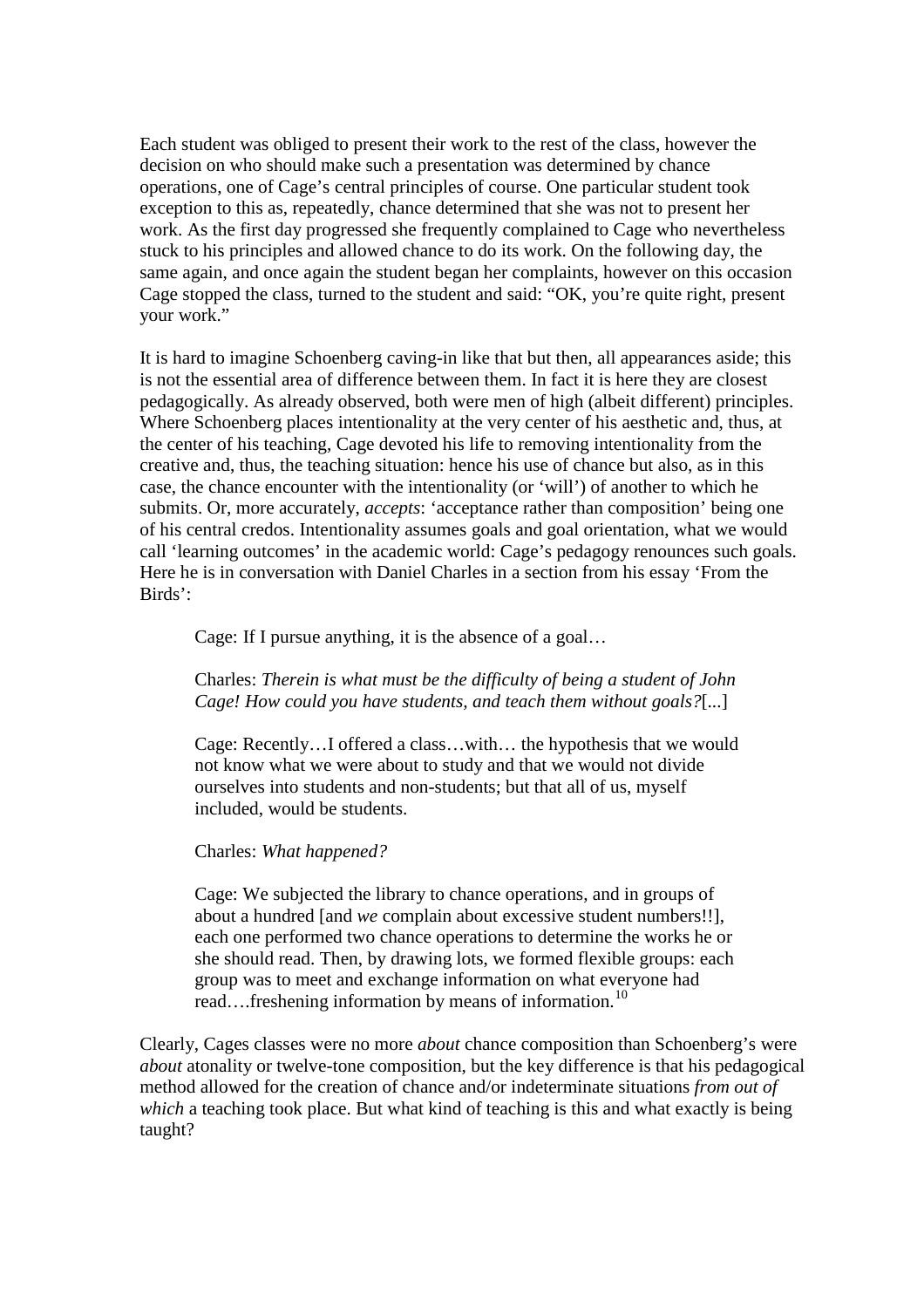Firstly, and returning to the central concept of 'listening,' who listens to whom in a teaching situation where all become students as Cage describes it above? As any teacher knows well, pretending to be a student—'one of them'—rarely works because, like it or not, our knowledge economy invests the teacher with an authority (warranted or not) that is almost impossible to shake off. And even the 'ignorant schoolmaster' as described by Rancière,<sup>[11](#page-18-8)</sup> does not offer a solution to this problem given that the so-called ignorance of the ignorant schoolmaster is only subject-specific (French, the piano, trigonometry…etc.): localized. Beneath this surface ignorance, the ignorant schoolmaster knows perfectly well that ignorance is a proven road to *knowledge*. This knowledge remains unshaken, as does the authority that accompanies it.

Cage's pedagogy is much more radical. By completely removing the linearity of ignorance to knowledge and the associated pursuit of intentional goals, and replacing this with a flattened and neutral structure of infinite information, equally available to all teacher and student alike—he effects a dramatic expansion of what might be called the zone of listening, one that explodes the teacher/student and student/student (peer to peer) model rooted in either a regime of mastery or an ethics of dialogue. As Walter Benjamin observed in his famous essay The Storyteller<sup>[12](#page-18-9)</sup> through the course of history (and not only in the modern age) the story is progressively replaced by information with a consequent diminution of the powers of listening. For him, the storyteller speaks from out of his or her own experience, giving counsel to those who listen and come to an understanding of the story through an interpretive process rooted in their own experience: a kind of hermeneutical dialogue. Essential to this process is the absence of *explanation*: Benjamin writes:

Actually, it is half the art of storytelling to keep a story free from explanation as one recounts it…the psychological connections among the events are not forced on the reader. It is left up to him or her to interpret things the way he or she understands them, and thus the narrative achieves an amplitude that information lacks.<sup>[13](#page-18-10)</sup>

As a contrast to this, information, Benjamin claims, is 'understandable in itself'<sup>[14](#page-18-11)</sup> precisely because it is already 'shot through with explanations.'[15](#page-18-12) This, for him, is responsible for the decline in listening.

Cage sees things completely differently. For him it is precisely the great storytellers (or the great composers in his examples, particularly Beethoven) who in forcing the infinitude of *sound* into the finitude of 'their' *music* or 'their' story effectively rob the listener of the ability to hear sound in itself, 'understandable in itself' and, as Cage often expresses it, from within its 'own center.'

To the extent that he offers a pedagogy devoid of explanations and explication, Cage bears some resemblance to Rancière's 'ignorant schoolmaster,' but this similarity is deceptive. While it is true that Rancière is the sworn enemy of the teacher as explicator, coming between the student and the text, he nevertheless remains in thrall to the authority of the text itself as the fount of a knowledge that is by no means inexplicable but, rather, perfectly explicable albeit (the important point) *without* the interference of the teacher as explicator. So, once again, this is by no means a pedagogy of ignorance or inexplicability as it would seem, but quite the opposite. By describing his pedagogy as a 'freshening' of information by information itself Cage completely removes (because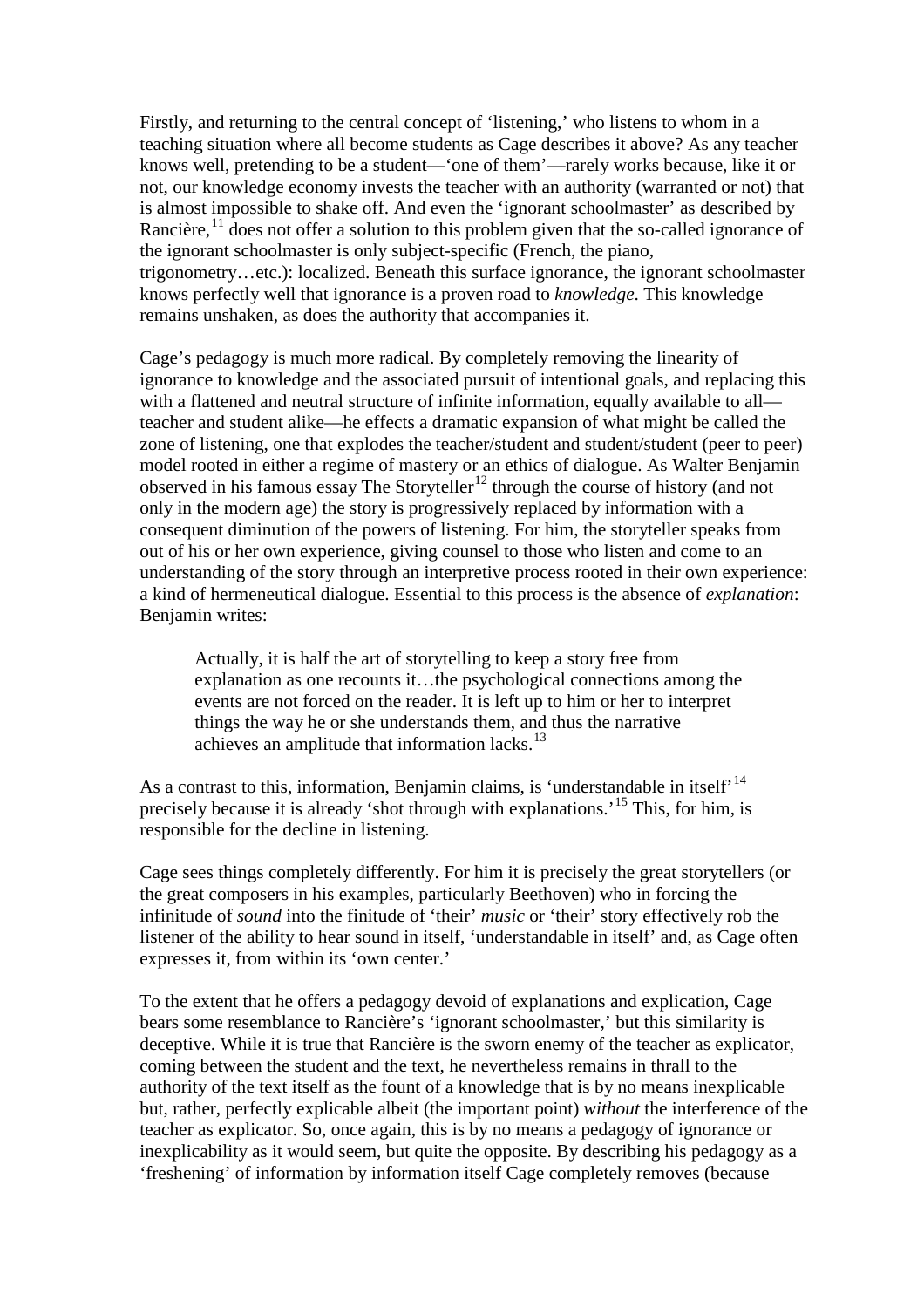already 'shot through' with explanations) the necessity of explanation and, in so doing, radically transforms the role of the teacher: but how?

Trying to imagine a teaching situation such as Cage describes, where random information arrived at by chance is exchanged (rather than shared…you cannot share what you do not own, and here perhaps we approach the 'event' of education) without explanation or interpretation requires us to think outside of the epistemological, dialogical and hermeneutical categories that continue to dominate pedagogy; all 'depth' models that have to a large extent superseded the 'height' model of teaching proposed most radically by Levinas in *Totality and Infinity*. If anything, we might describe Cagean pedagogy as a *breadth* model, something that, through the acceptance of an information society, links him to Benjamin who does not in fact see this completely negatively as the following passage from a short piece on 'The Newspaper'<sup>[16](#page-18-13)</sup> confirms:

Thus, science, belles lettres, criticism and literary production, culture and politics, fall apart in disorder and lose all connection with one another. The scene of this literary confusion is the newspaper; its content, "subject matter" that denies itself any other form of organization than that imposed on it by the reader's impatience….Hand in hand…with this indiscriminate assimilation of facts goes the equally indiscriminate assimilation of readers, who are instantly elevated to collaborators. Here, however, a dialectical moment lies concealed: the decline of writing in this press turns out to be a formula for its restoration in a different one. For since writing gains in breadth what it loses in depth, the conventional distinction between author and public…is disappearing in a socially desirable way…at the scene of the limitless debasement of the world— the newspaper—that its salvation is being prepared.<sup>[17](#page-18-14)</sup>

Without succumbing to Benjamin's characteristically redemptive language, it is perhaps here that we can begin to identify an essential moment of teaching within an imagined Cagean pedagogy; the moment where the disorder and confusion, or what Cage would describe as the anarchy of disconnected information offers up a *new* space or *breadth* of possibility outside of culture, the cultural hierarchies and the educational institutions that give us the teacher/student; composer/listener: artist/viewer; writer/reader dichotomies. Instead of using education to impose order on chaos, rendering it explicable through the imposition of stories and narratives that allow us to take ownership of the world around us and wield power and authority over those less knowledgeable or educated than ourselves, the exchange of randomly selected information as described by Cage is (unlike 'knowledge exchange') not strictly speaking exchange at all given that, to repeat, such information is not properly in the possession of—owned by—those who have been submitted to it, whether by chance (as in this instance) or not. In the class described, Cage's students (and himself) were the subjects of a fourfold determination analogous to what for him are the four elements of a composed work: Structure, Method, Form and Materials. He describe these in turn as follows:

- **Structure**: the division of the whole into parts.
- **Method**: the note-to-note procedure.
- **Form**: the expressive content.
- **Materials**: the sounds and silences of the composition.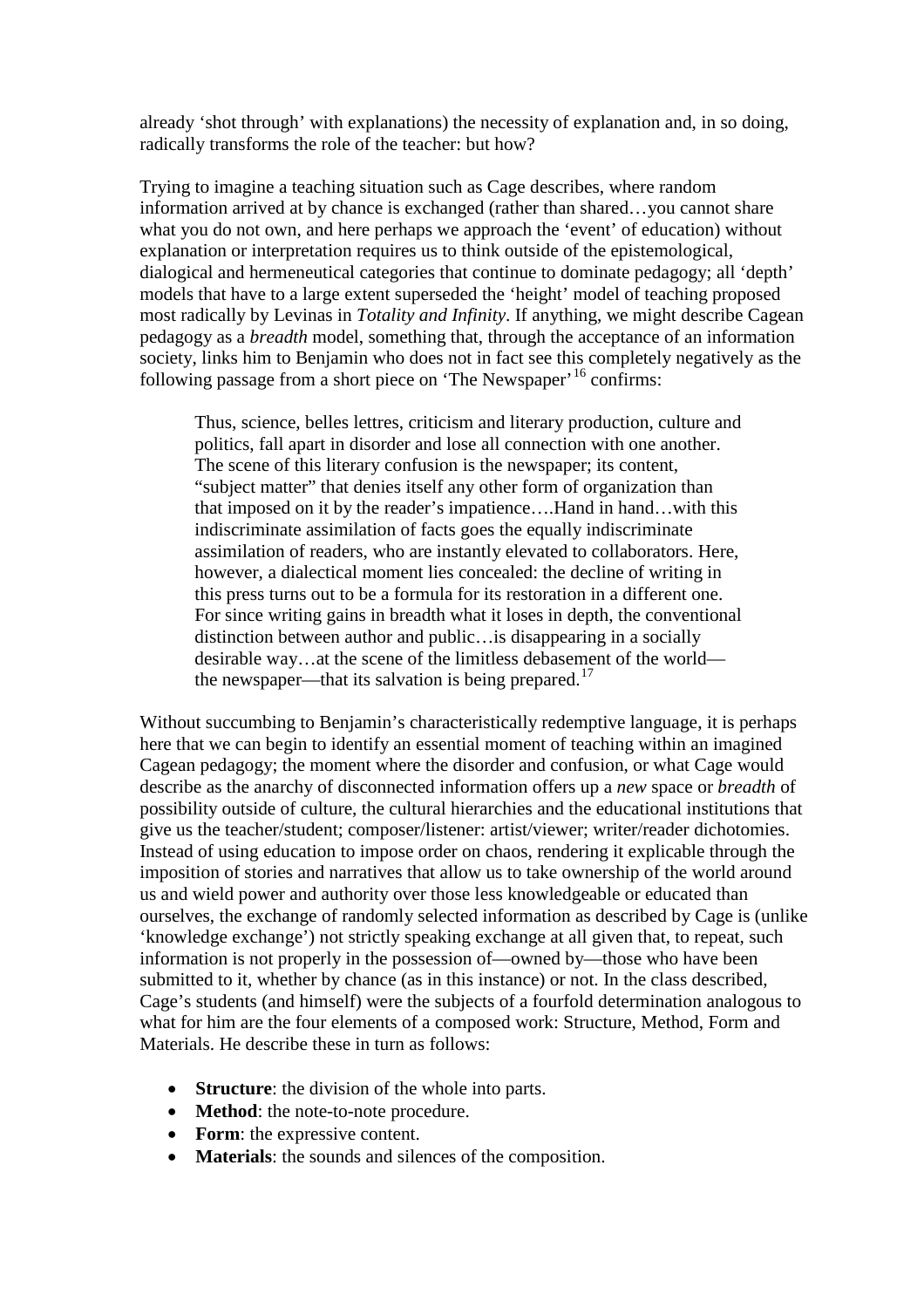Let's see what happens if we think of both teachers and students as performers within a situation (a learning situation) composed of the above elements.

**Structure**. Returning to the Cage class: the 'hypothesis' (different to intention?) was to 'not know what we were about to study,' an indeterminacy that at the level of structure however is strictly determined beforehand. Here we immediately see a radical departure from the spoken and unspoken humanism that continues to dominate pedagogical theory and teaching practice in our supposedly post-humanist age. As with his *Music of Changes*, the use of chance at the level of structure effectively removes the human (whether knowing or ignorant) from the determination of the teaching situation. To use the language of Heidegger's *Contributions to Philosophy: From Enowning*, whatever *choices* are made *within* the method, form and materials of the situation, they are secondary to the *a priori decisiveness* of the structure itself.

To be sure, it is scarcely possible to come near the essence of decision without…starting again with the human being, with ourselves. Then we think of 'decision' as choice, resolution, the preferring of one thing and the setting aside of another, and we end up with freedom as a cause and a capacity. We divert the question of decision in the direction of 'morals' and 'anthropology'...<sup>[18](#page-18-15)</sup>

What is decision anyway? Choice? No; choosing always concerns only something pre given, something that can be taken or rejected. Here decision means grounding and creating, disposing in advance and beyond oneself... $^{19}$  $^{19}$  $^{19}$ 

This helps explain why Cage always insisted that you cannot improvise at the level of structure hence his skepticism towards improvisation, something that echoes (for the same reason) Nietzsche's skepticism towards so-called 'academic freedom' (and improvisation for that matter). Indeed, the latter's recognition of the *decisive* structure of the State beneath and within all teaching practice (and the choices available and made) is shared by Cage and his suspicion of the university system:

Charles: *At the university…I have the impression that certain of your students learned quite a bit from you.*

Cage: In any case…they taught me that I'd rather not teach.

Charles: *And yet you haven't really renounced all pedagogic activities?*

Cage: I've tried, as much as possible, to avoid the universities.

Charles: *Why?*

Cage: They're too intimate with the governments, be it in France where nothing occurs without an official's stamp on it, or in America, where the authority is private: but it comes to the same thing, doesn't it?<sup>[20](#page-18-17)</sup>

In the face of this, Cage, like Nietzsche, was committed to introducing art into the university not, to repeat, as an agreeable addition to the curriculum at the level of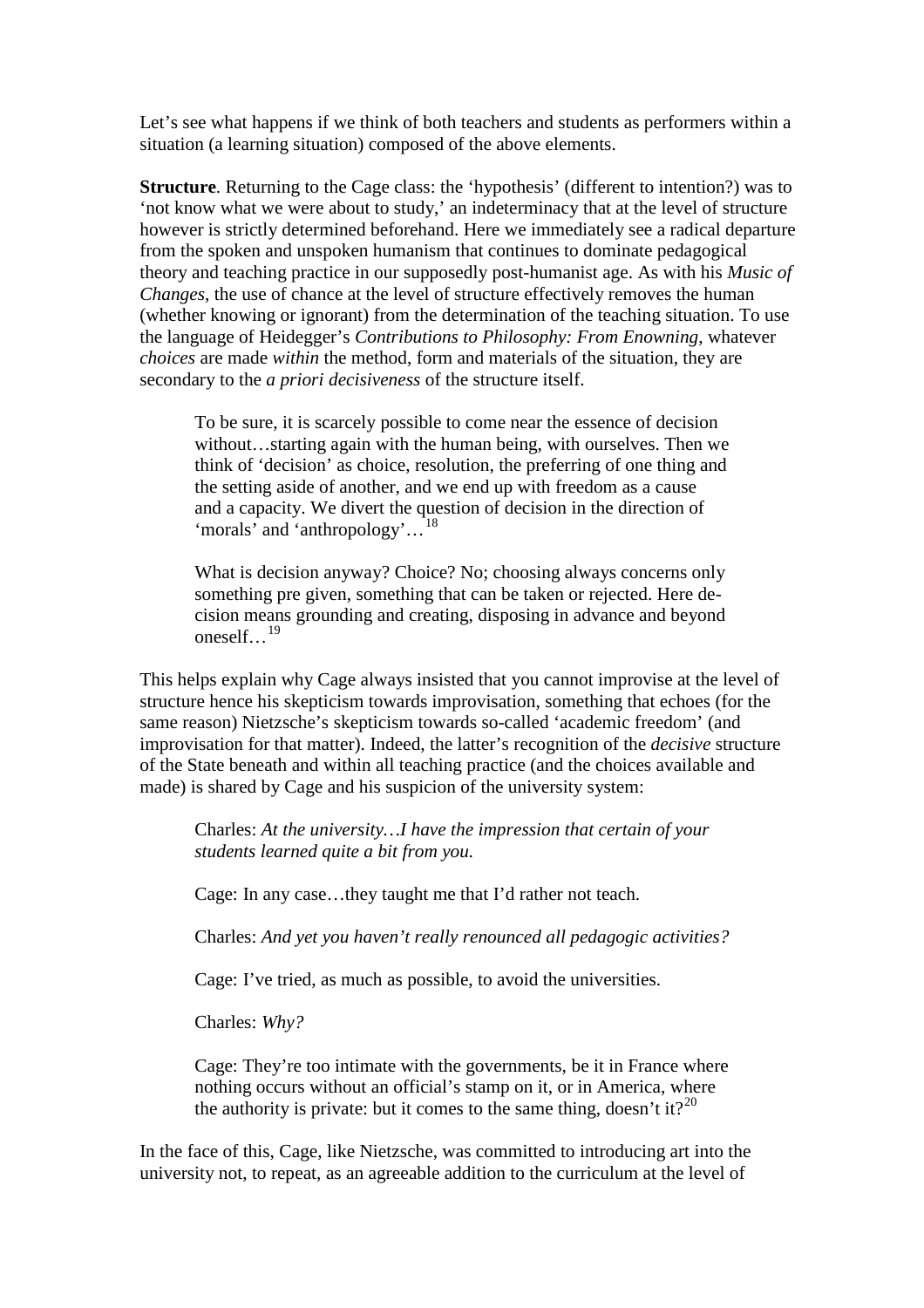method, form and materials but at the level of *structure*. What this meant for both of them was emancipation from human determination in the form of an affirmation of fate and chance respectively. It is often forgotten that, for Nietzsche, the 'strongest' form of the will to power is the will *not* to will; Cage's pedagogy shares this acceptance of the unwilled or non-willed as the following response to Daniel Charles confirms.

Charles: *Then your teaching…could be defined as a pedagogy of nonvolition? A detachment in relation to the will?*

Cage: A progressive detachment, yes, that will not fall back into attachment. A detachment that will repeat nothing. $^{21}$  $^{21}$  $^{21}$ 

Clearly, for Cage, such a detachment from the will cannot take place at the level of *choice*, within the teaching situation. Rather, teaching must take place within a structure that is already in place and unwilled by the participants: *decisive*. And, to respond to the obvious objection, it is not a question of Cage willing the unwilled—an intentional unintentionality—but, as he says himself: 'the question is not one of wanting, but of being free in relation to one's own will.<sup>[22](#page-18-19)</sup> For him, it is this exemplary freedom that allows him, as teacher, to reveal rather than impose the determination of chance at the level of structure. This revelation is something close to the very event of teaching to which we will return.

**Method**. In Cage's class, as described, the 'monstrous' inhumanity of chance is a given, untainted by the subterranean interference of the State. Having said that, in order for a teaching situation to arise and function pedagogically, a method is required, one that is *chosen* either by the teacher alone, or with the students or, indeed, by the students alone: these choices take place within the situation and are intentional. At the level of method then the class is determined. But it should be recognized that, unlike a methodology that by definition exceeds the parameters of any specific teaching situation, method can be improvised on the spot in response to the immediate situation and its specific relation to the chance structure that underpins it. Analogous to the 'note-to-note procedure' of a musical composition, the organisation of an actual class requires, for its duration at least, what Blanchot (speaking of method) calls a 'mode of progressing,'[23](#page-18-20) one that is not absolute, has no Absolute to progress towards, but is rather an 'incessant' movement that must discipline itself in the absence of a singular goal and its associated laws. Not to be disciplined by the will of self or other requires an equal force of discipline as a method to avoid the re-attachment to the will, this perhaps is where we can begin to see the first fruits of Cage's teaching.

**Form**. Unusually, Cage does not distinguish form and content but, rather understands form as itself 'expressive content.' For him, form, unlike structure, comes into being performatively as the giving of a particular form to an underlying structure: something close, perhaps, to Deleuze's actualization of the virtual. But as Cage explains in his lecture on indeterminacy, form can be either determinate or indeterminate, which means that in addition to performatively *giving* form we must also consider performatively *accepting* form, something much more in keeping with Cage's non-intentionalism. This raises an issue regarding his conception of form as 'expressive content.' While we are familiar with the idea of *giving* as an expressive act, this is not the case with *accepting* where causality and determination contrive to thwart any expressive potential. This challenges us to re-conceive of expression as a non-subjective, non-intentional event: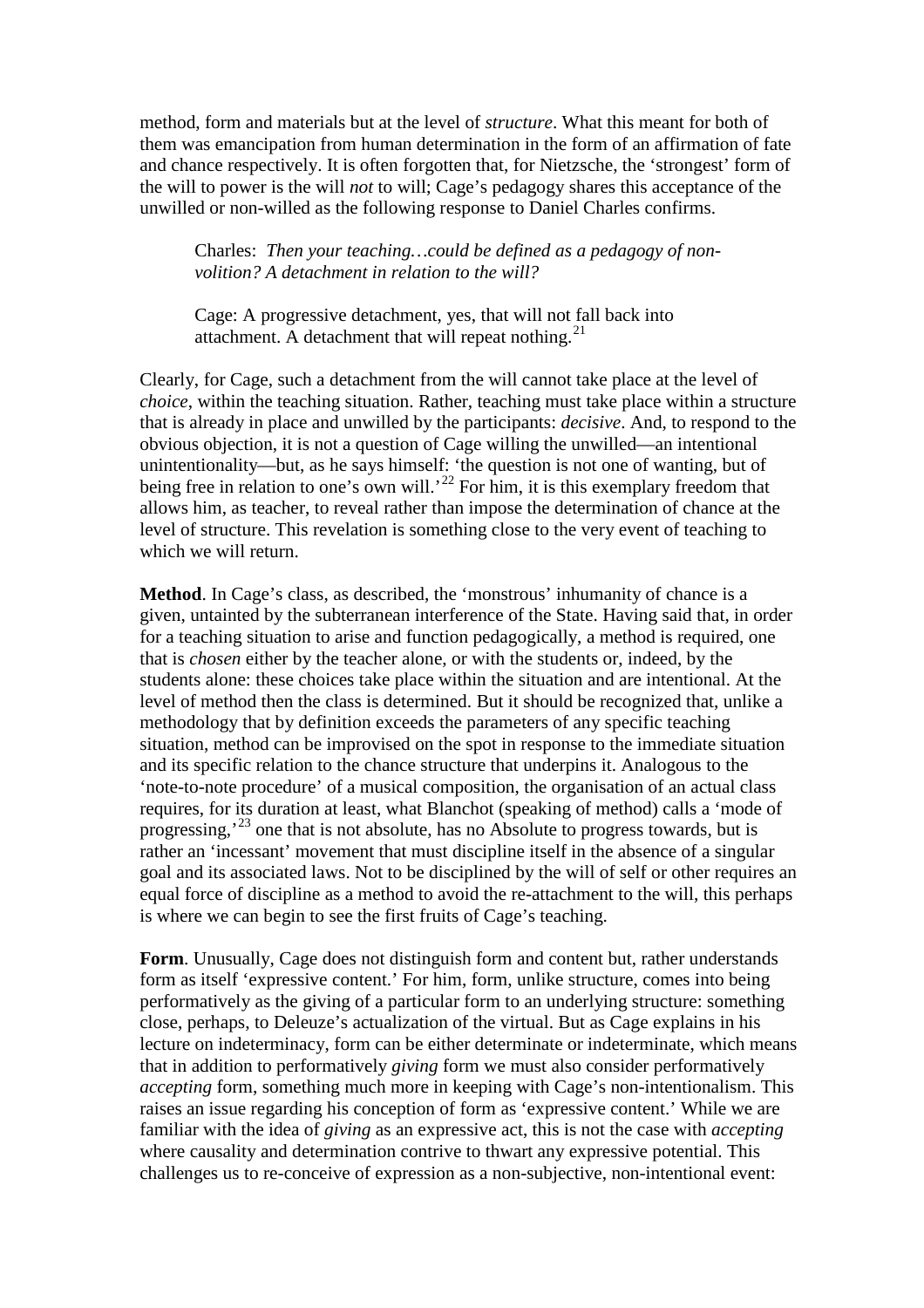something more akin to the expressivity of life itself. Deleuze tries to grasp this peculiar modality of expression through a transformed notion of causality, what he describes as 'quasi-causation' and the expressive relation between events rather than a characteristic of subjective human acts.

On the one hand, event-effects maintain a relation of causality with their physical causes, without this relation being one of necessity; it is rather a relation of expression. On the other hand, they have between them, or with their ideational quasi-cause, no longer a relation of causality but rather, once again and this time exclusively, a relation of expression.<sup>[24](#page-18-21)</sup>

He continues with a passage that beautifully captures the expressive relations assumed by a Cagean sound world/event.

…an aggregate of noncausal correspondences which form a system of echoes, of resumptions and resonances, a system of signs—in short, an expressive quasi-causality, and not at all a necessitating causality.<sup>[25](#page-18-22)</sup>

Thought pedagogically rather than compositionally, it is at the formal level that those within a teaching situation are either given or not given the opportunity to exercise choice as regards the unfolding shape of the teaching process. It is not clear from Cage's description of the class we are considering exactly what the instructions were once the groups of students were actually in the library gathering their information, but it is probable that this performative moment introduced indeterminacy into the situation; for the sake of argument let us imagine that to be the case. While it is clear what such indeterminacy contributes to the performance of a musical composition variation, difference, expressive possibilities and a degree of freedom…etc.—it is by no means as clear what it might contribute to an unfolding learning situation: Cage himself offers no explanation or rationale. However, what he does offer is a description of the three most likely responses of a performer (or student for us) when faced with indeterminacy and the necessity of choice.

First, the performer/student might proceed in an organized way that creates a comprehensible and communicable form that is capable of analysis. This, one assumes, is close to our dominant pedagogies which tolerate indeterminacy as long as it results in determinate (analyzable) ends or assessable learning outcomes.

Second, the student might respond arbitrarily in what Cage describes as an *inward* direction, following the dictates of the ego, the unconscious whether individual or collective, ultimately determined by the universal force of human instinct: and thus communicable if not analyzable. One might recognize this as a familiar countermovement to the inherent rationality of the previous response, one that remains humanall-too-human.

Third, and most Cagean, is the choice of what he describes as a movement *outwards*:

Or he may perform his function…arbitrarily, by going outwards with reference to the structure of his mind to the point of sense perception, following his taste; or more or less unknowingly by employing some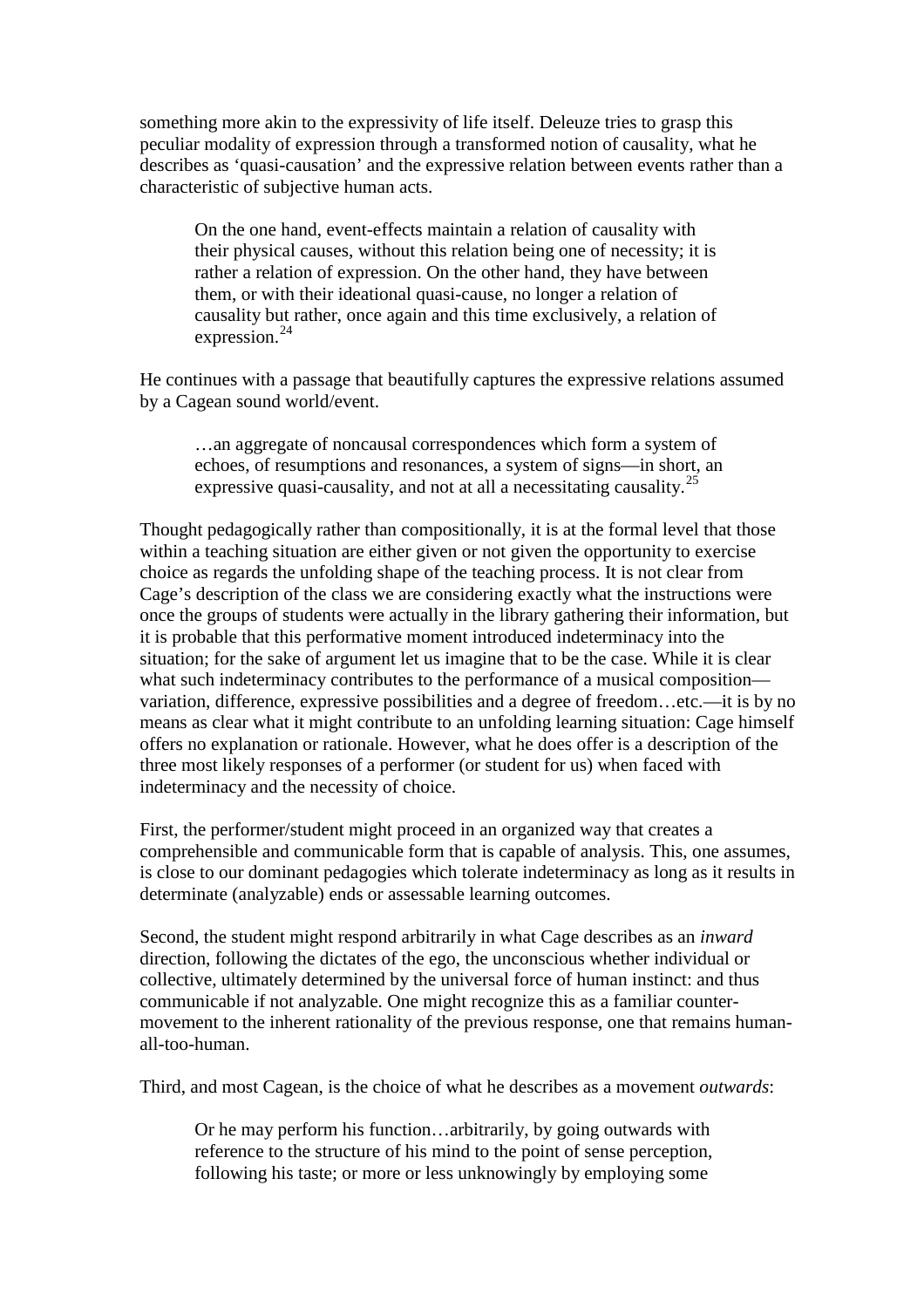operation exterior to his mind: tables of random numbers, following the scientific interest in probability; or chance operations...<sup>[26](#page-18-23)</sup>

What all three options or models of choice have in common is that they are *all* determined: the first by an objective analytics, the second by a subjective, intentional, expressivist aesthetics, and the third by what might be called a neutral, non-intentional fatalism. It is, of course, the last of these three that posed the greatest challenge to the musical orthodoxy in Cage's lifetime, and it continues to do so now both as music and as a teaching.

Amongst other things, the above is a reminder that Cage always made a clear distinction between two things that have often since been confused: chance and indeterminacy. For him chance operations can produce works that are absolutely determined or absolutely undetermined, in this chance is no different to design in its possible outcomes. That said, the interplay of chance and indeterminacy at the formal rather than the structural level must be the key moment in any re-thinking of both performance and pedagogy as an avant-gardist practice.

Imagine yourself in Cage's class; you are now in the library, which has now become a performative space. The form of this space has been rendered indeterminate by prior chance operations and thus the 'expressive content' of this form is now dependent upon your response to the indeterminacy. Using Cage's threefold typology of choice, you might 'proceed in an organized way' like, for instance, Sartre's 'autodidact' in *Nausea* who is working his way through the library from  $A-Z$ ;<sup>[27](#page-18-24)</sup> or you might move 'inwards,' follow the arbitrary dictates of you ego and subjective taste, thus gravitating towards sections of the library that feed your own interests and desires; or you might move 'outwards' and introduce arbitrary chance operations again that having nothing to do with your own mind or body and thus nothing to do with your own interests and/or expertise. Reflection on the choices we make is at the heart of this pedagogy, as is the *acceptance* of the outcomes particularly where chance has been allowed to intervene.

Choice one will introduce into the classroom, once the library has been excavated, something approximating a body of organized knowledge that can be learnt: a familiar scenario.

Choice two will introduce into the classroom a plethora of opinions, viewpoints, commitments, beliefs and 'positions' that can be debated, challenged, believed or rejected: a familiar scenario.

Choice three will introduce into the classroom random information that, in its neutrality and absence of human agency and predilections, is incapable (certainly within the parameters of a single class) of either providing knowledge and understanding or of sparking any meaningful debate: a very *unfamiliar* scenario that, in our system, would no doubt give an external examiner much to condemn!

But *is* it so unfamiliar? As a general principle, especially outside of the arts, the answer must be yes. Even within the arts, to the extent that the arts have been subsumed within the university system as a 'professional' as much as (or even more than) a creative practice, the answer must still be yes. But, that said, for anyone who has spent any time with practicing artists, across any discipline within or outside of a teaching situation it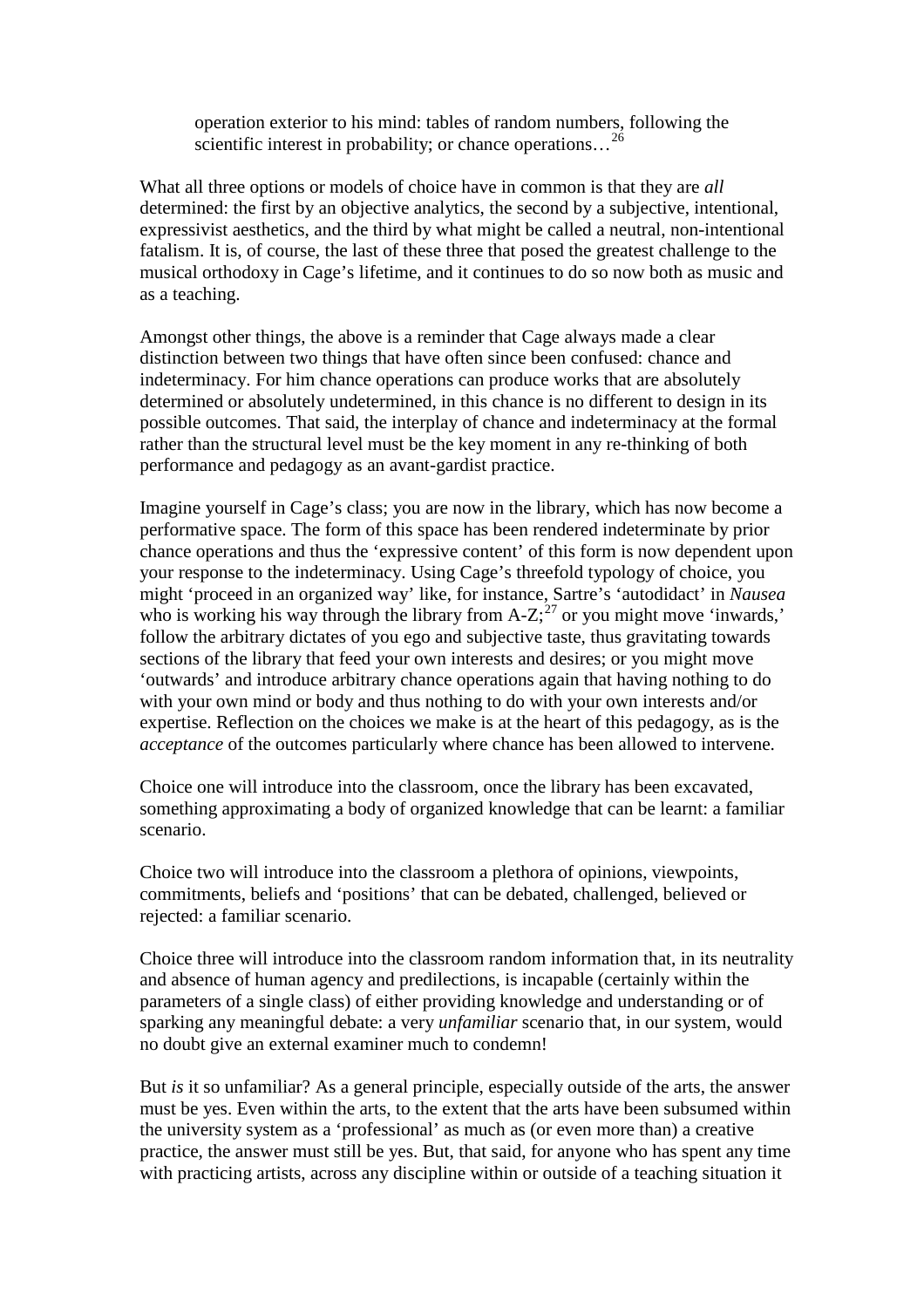soon becomes evident that, what Niklas Luhmann describes as the 'emancipated contingency<sup>'[28](#page-18-25)</sup> of the creative act maps much more convincingly onto the Cagean exchange of random information than it does the dominant pedagogical model of empathic dialogics and instrumental knowledge exchange. For many artists it is not a question of whys or wherefores but, rather, of (as Beckett says) this is 'how it is:' take it or leave it. Discussion of art works is largely redundant not because they are ontologically inexplicable but, quite the opposite, because they are already 'shot through with explanations' which is what brings them into existence in the first place. In this regard, returning to Benjamin's terminology, artworks resemble information more than they do stories. Of course, the academic world conceived, as it is, as an interpretative community will always strive to transform information into this or that story; that is what allows the dominant dialogical/narratological pedagogy to exist and persist. But the fact remains that, while artists might not be very good at interpreting their own work (it varies) they are often very good at *explaining* their work. The reason why such explanations, grounded as they are in a rightly discredited concept of artistic intentionality, are generally mistrusted or ignored is that they provide us with little more than information. No one but a fool would restrict the meaning of an artwork to the intentionality of an individual artist, but we are not talking about meaning, we are talking about the *coming into being* of the artwork: it's creation—that's what the artist can explain. And the point: how is this so different to the monstrous inhumanity of a pedagogy ruled by chance events? As Cage is quick to remind us, for all of the horror of chance operations, they are in fact simply a re-duplication of the longstanding dictatorship of the artist/genius and the transformation of their contingent and arbitrary intentions into laws to be learned and obeyed. Let us re-cite Cage's earlier passage on *The Music of Changes* with the next sentence added.

The Music of Changes is an object more inhuman than human, since chance operations brought it into being. The fact that these things that constitute it, though only sounds, have come together to control a human being, the performer, gives the work the alarming aspect of a Frankenstein monster. This situation is of course characteristic of Western music, the masterpieces of which are its most frightening examples, which when concerned with humane communication only move over from Frankenstein monster to Dictator.<sup>[29](#page-18-26)</sup>

What art education generally fails to confront is that, shot through with intentions and thus explanations that are themselves rooted in chance, artworks, while allowing infinite interpretation, are locked into the absolute finitude of chance that brought them into being: yes, anything can happen but in the contingency of the moment *this* happened: that's how it is.

**Material**. This, remember, concerns the 'sounds and silences of a composition.' Notice the terminology, no mention of music or its components, harmony, melody, rhythm etc., and certainly no mention of composers, genres or styles: just sound and silence. Transposed into our pedagogical thinking and the materiality of the teaching situation understood, in this instance, as the neutral exchange of random information, we find ourselves in a learning environment devoid of the usual, ethical, dialogical, humanistic assumptions that continue to underpin our pedagogical hegemony. Just as Cage repeatedly stated throughout his life that 'sounds are not men and men are not sounds,' (and it is men and women who, by attaching themselves to particular sounds, transform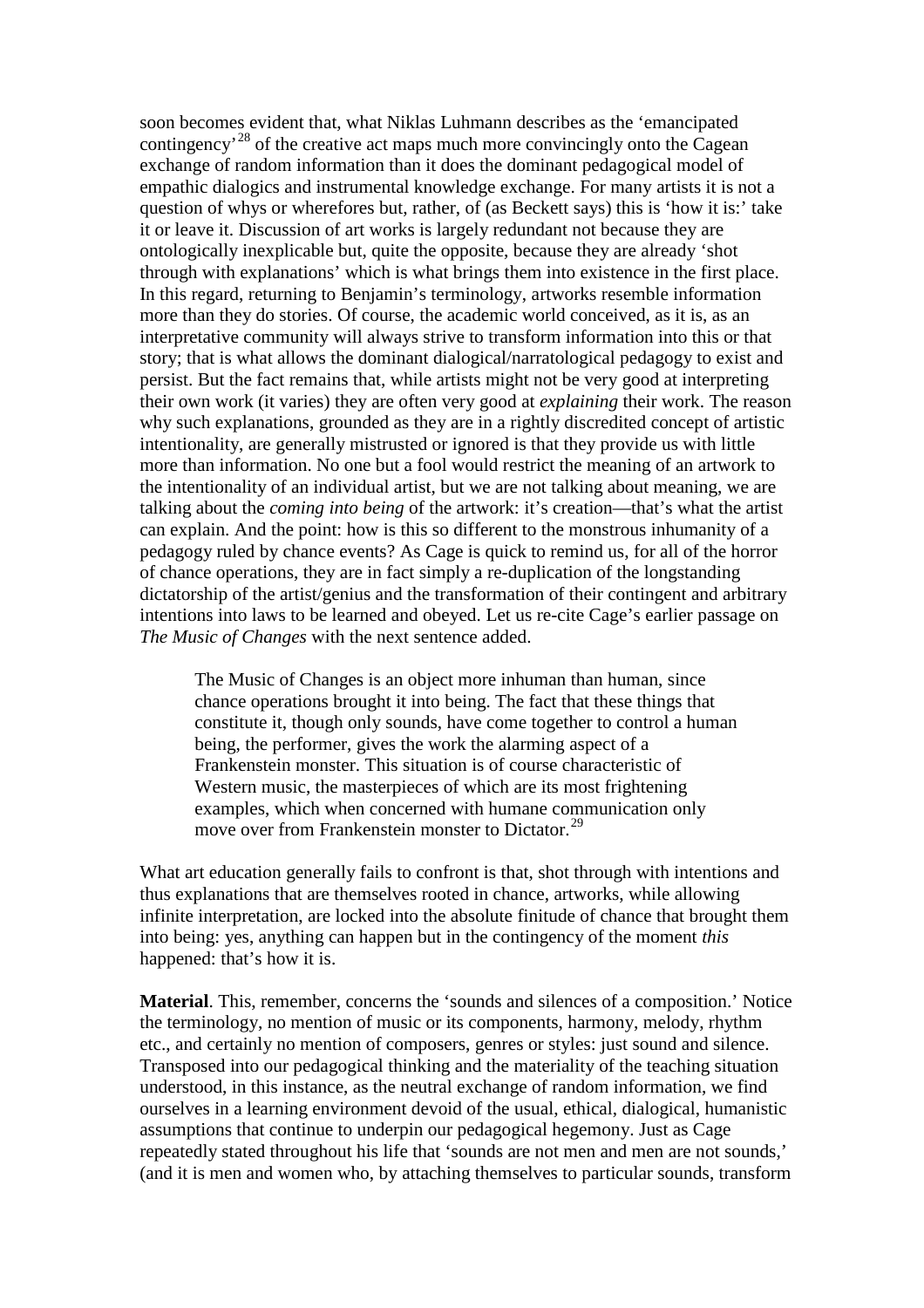them into music: 'their' music), so in the same vein teachers with their will-toknowledge, their will-to-explicate, their will to persuade, their will to indoctrinate take possession of the sounds and silences of the teaching situation, transforming the random noise of information into 'their' theories, 'their' positions, 'their' beliefs. What kind of noise would issue from a classroom where both the teacher and the students were dispossessed and forced to acknowledge that every sound comes from what Cage describes as its 'own center:' no conductor/teacher/dictator/explicator in the center with students huddled around that center, in the same tiny space beating to the same time, but an infinitely expanding periphery of information, unowned but endlessly exchangeable: what Deleuze and Guattari, discussing Cage, describe as a form of 'floating.'[30](#page-18-27) I hear a buzzing, a cacophonous din that, over time, I learn to hear differently, a transformation of listening that emancipates or detaches me from my will and the will of others.

## **Freshening**

What Cage describes as 'freshening' has nothing to do with the infinite renewal associated with hermeneutical appropriation and reappropriation, of hearing the same thing differently and then differently again in an infinite variation that displaces the real difference of difference with what Deleuze would describe as the mere 'diversity' of the same.<sup>[31](#page-18-28)</sup> The sounds and silences associated with such 'freshening' cannot be located in or limited to the human voice and the mouths and ears of the speaking-hearing community described by Nietzsche at the outset; just as the 'expressive content' of form described by Cage cannot be restricted to human expression alone. Instead we need to try and imagine a pedagogy—an avant-gardist pedagogy—where the educational value and transformative potency of the 'new,' while retaining its authority, is no longer harnessed to human ingenuity and individual creative innovation but is, rather, witnessed as a moment in the revealed co-presence of an infinite multiplicity of centers. Each center has its own sound and each sound has its own value, but without a singular value system to validate or invalidate any one of them; only the everproliferating structures, methods, forms and materials necessary for the fateful emergence and collision of different bodies of information to take place. Here the 'new' is liberated from the tragi-drama of post-romantic individualism and the anti-pedagogy at its core—'original genius cannot be taught'—and reinstated as a process or re-newal or re-freshening which has nothing to do with either creative or interpretive originality but with something closer to the origin and what might be called the originarity of sensation in the broadest terms, or more specifically 'listening' as it figures in the thought of Cage.

Sensation does not speculate, originate or innovate, nor does it interpret, explain or judge; sensation *accepts*. Passive rather than active, it is affected by what is *already there*, the given, the 'there is' (*Il y a*) to use Levinas's terminology. And, to draw upon Deleuze's 'logic of sensation,' to sense is not just to be affected by what is immediately there in *actuality*, but also potentially by the *virtuality* of an infinitely multiplicitous being that is 'vertically' co-present with the localized horizontality of 'actualization.' It is this co-presence that allows Deleuze to conceive of passivity as a form of creativity just as, in turn, Cage regards acceptance as a form of production, albeit one emancipated from the 'dictatorship' of the composer and his or her compositions. What is produced? For both of them, not new works but new space-times. Just as with Cage's chance-determined class discussed above, Deleuze and Guattari (most particularly in *A*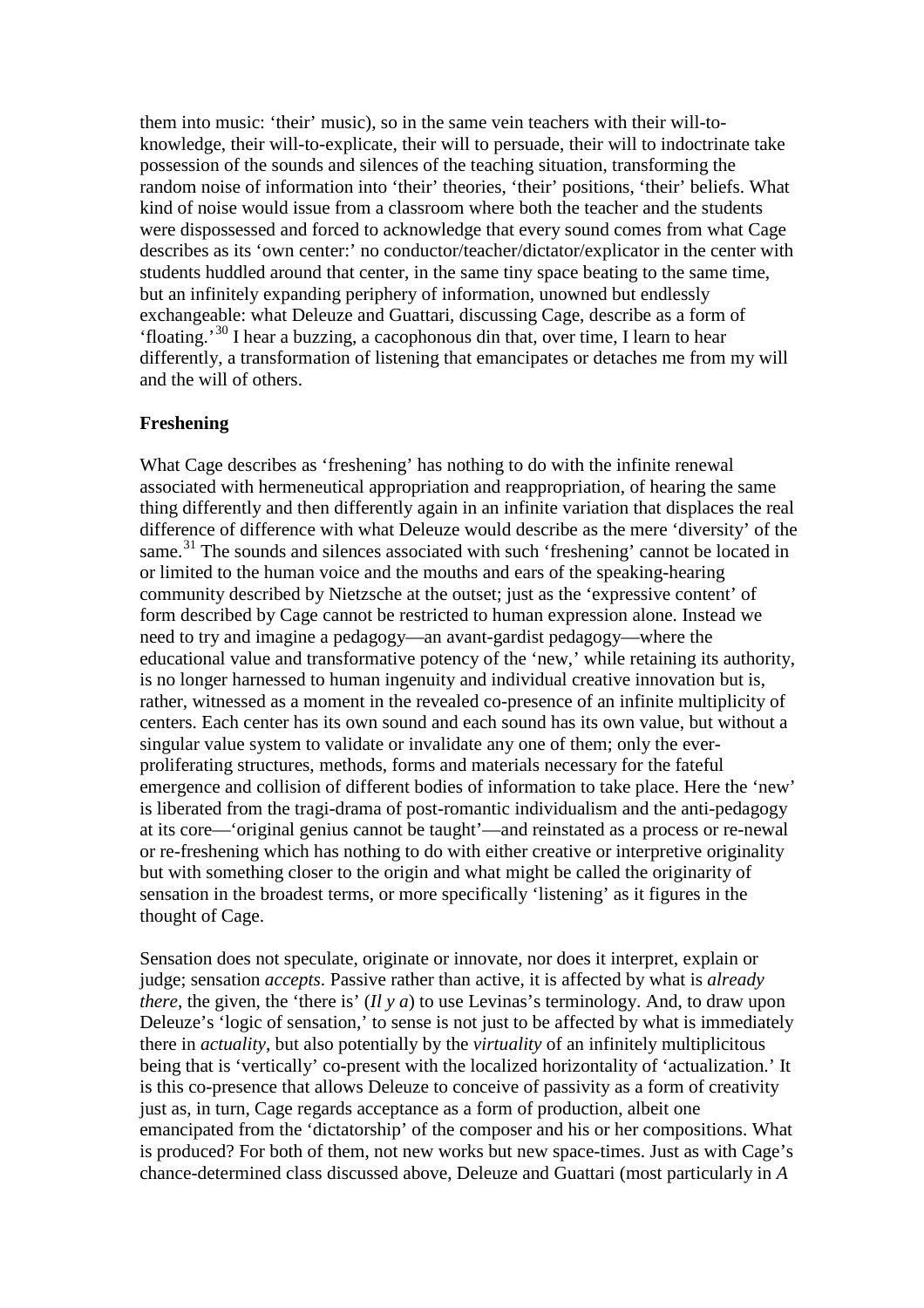*Thousand Plateaus*) create space-times, territories, zones, lines and so on, not through the painstaking creation of bodies of knowledge to be learnt and understood by the reader, but by colliding disparate chunks of predigested information and *accepting* the results. 'We will never ask what a book means…we will not look for anything to understand in it.<sup>[32](#page-18-29)</sup> This, the affirmation of chance, is what they share with Nietzsche, Mallarmé and John Cage.

If chance does 'freshen' information, not by human interpretation or explication but by the acceptance of everything's co-presence with everything else, then we must also accept (as teachers and students) the consequent drop in the pedagogical temperature: freshness requires coldness. In Hermann Hesse's *The Glass Bead Game* (one of Cage's favorite books incidentally) there is an interesting passage where Tegularius witnesses the transformation of his friend, the hero of the book, Joseph Knecht.

From Knecht's look, it was clear that his remoteness and objectivity were not pretence, but uncannily genuine, and that the man before him who treated him with this matter-of-fact courtesy, accompanied by intense intellectual alertness, was no longer his friend Joseph, was entirely a teacher and examiner…enveloped and isolated by the gravity and austerity of his office as if by a shining glaze which had been poured over him in the heat of the fire, and had cooled and hardened.<sup>[33](#page-18-30)</sup>

Notwithstanding Cage's 'sunny disposition' then, the dark, cool and somber places associated with his lifelong search for mushrooms might, perhaps, give us a different insight into the real complexities of his character as a composer and teacher. Behind the winning smile that accompanied his infinite acceptance of the given remains the Nietzschean strength of will necessary *not* to will or what Heidegger describes as the 'resoluteness' necessary for 'letting-be' (*Gelassenheit*). In an age when the student/client expects the teacher to be parent-figure, counselor, psychoanalyst and, above all, friend, don't be fooled by Cage's 'hypothesis' that all, including himself, should be students within the space-time of his chance teaching environment. Such a gesture does not introduce one shred of intimacy, togetherness or communal warmth into the situation because it is not a question of the distance between one person and another but, rather, the distance between one block of information and another, one product of chance and another, all immune to interpretation, explication and understanding: This is a distance that can be sensed but not explained and which, as sensation, has the potential to reveal the *event* of education itself, something that has little if anything to do with knowledge or ignorance, understanding or misunderstanding, comprehensibility or incomprehensibility, and all of the other pedagogical binaries that separate teacher and student while secretly tying them together in a pedagogical embrace rooted in the animal warmth of empathy and dialogue.

The 'freshening' of information by information is more chilling, it prolongs life, reinvigorates, renews and reawakens by separating life from the possessive grasp of human and withdrawing into the inhospitable regions of what Maurice Blanchot calls 'the neutral' and Brecht, in his pedagogy of distance and distancing, the 'alienated.' While it true that the clarion call of many avant-gardist movements was the reintroduction of 'art into life' and life into art, Cage (who felt the same) recognized that merely bringing art *as it is* into life *as it is* seriously misses the point. For him, as for Marx, the point was not to interpret (or re-interpret) the world, but to *change it*.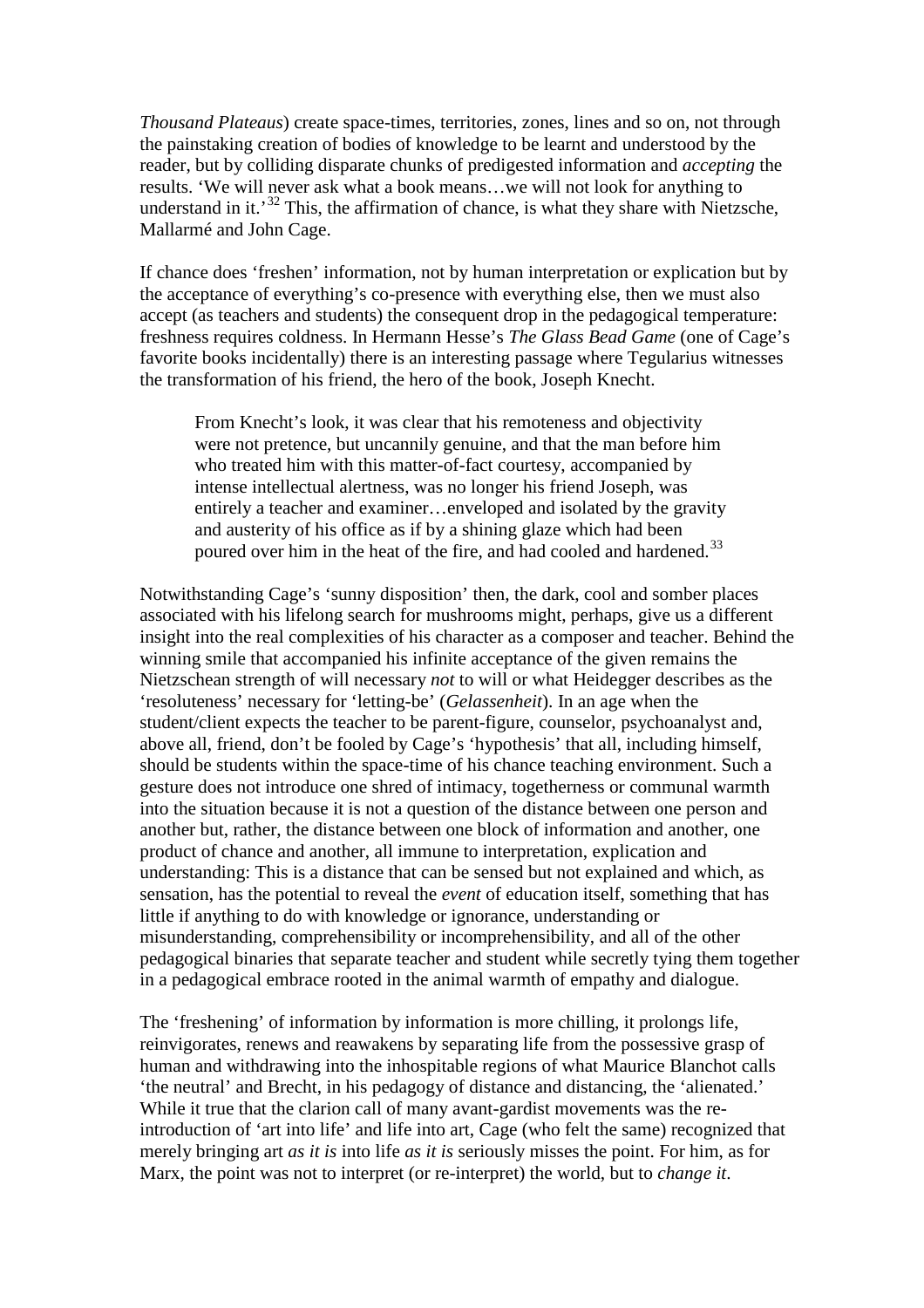Anarchist rather than Marxist, Cage sought to do this by *accepting* rather than rejecting the world, and in so doing, allowing it to change *itself*. This might almost be considered a form of passive aggression, but with one major difference: passive aggression operates within the world *as it is*; passive creativity (to return to Deleuze's concept) creates or (better) allows for the self-creation of an endlessly *re-newed* and endlessly *re-freshed* world.

### **The Event**

The *event* of education does not take place in the classroom, not even in John Cage's classroom, in fact, *especially* not in John Cage's classroom. As Deleuze proposes, the event never actually takes place at all, has no place in the here and now, being that which has always already happened and, simultaneously, that which has yet to happen.

The event…has no present. It rather retreats and advances in two directions at once, being the perpetual object of a double question: What is going to happen? What has just happened? The agonizing aspect of the pure event is that it is always and at the same time something which has just happened and something about to happen; never something which is happening.<sup>[34](#page-18-31)</sup>

This offers some insight into the co-presence of determination and indetermination in the game of chance played out in the Cagean classroom. Once the dice is thrown and chance affirmed there can be no further human intervention or interference in the process of this contingent yet fateful originary act and its subsequent unfolding. What has happened has happened; it is fixed and absolutely determinate. The only freedom (academic or not) is the freedom to affirm this arbitrary determination and *accept* the fixity of the pedagogical situation one finds oneself 'thrown' into, to use Heideggerian language. And yet, paradoxically, *what* is determined is indeterminate to the extent that it has yet to happen, at least as what Deleuze calls the 'pure event.' Of course things happen in the classroom—exchanges, discussions, agreements, disagreements, work, idleness and so forth—activities that activate the individual participants as actors in a pedagogical plot (in both senses), one that fills up what Badiou describes as the 'void' of the event with the be-lated immediacy and substance of the 'situation.'[35](#page-18-32) But such a web of competing wills and intentionalities, hell-bent on taking possession of the moment (what we nowadays call 'taking ownership' of 'our' education) fails to learn the primary lesson of the event: waiting. Waiting and then accepting. And, prior to that, accepting waiting and accepting accepting itself as the evental pedagogical moment. Of course, such acceptance is, if misunderstood, highly dangerous, as Adorno makes abundantly clear in his promotion of negation above affirmation:

We have to ask *what* has to be or has not to be affirmed, instead of elevating the word 'Yes' to a value in itself, as was unfortunately done by Nietzsche with the entire pathos of saying yes to life.<sup>[36](#page-18-33)</sup>

But, to return to the distinction Heidegger makes between decision and choice, while Adorno's advice regarding the specific *choices* we might make, when affirming this or that, is certainly to the point, nevertheless at the *decisive* level it is irrelevant: how could we and why would we say no to life? No to this or that life*style* perhaps, but to life itself? And anyway, there is no sense of what Adorno might mean by 'life,' and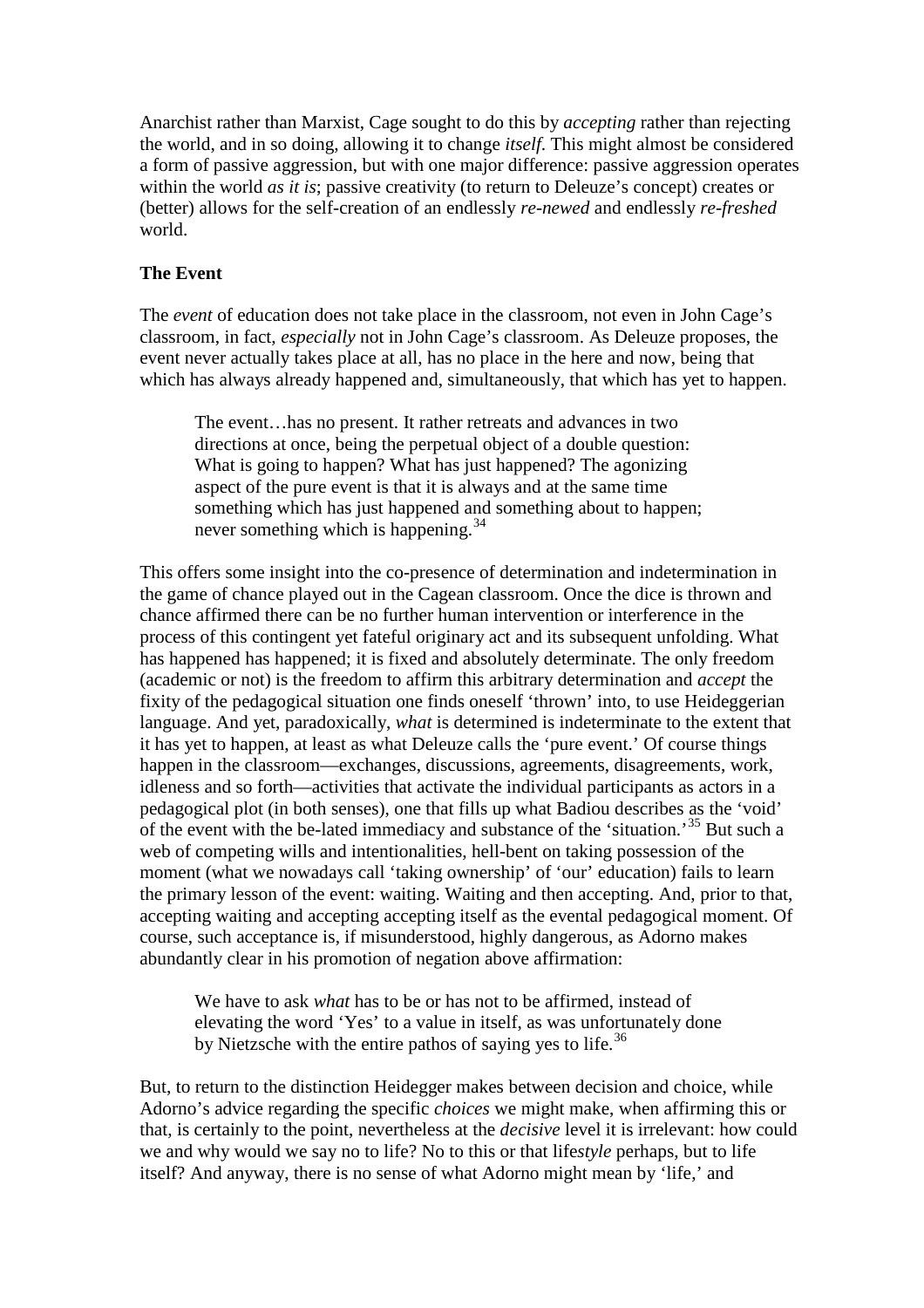certainly no recognition of the issue being considered here, that is to say, the *event* of life that regardless of our acceptance or rejection of it (whatever that might mean) simply happens—has in the past, and will in the future. Judging, critiquing or negating life here and now from the perspective of the intentional ego weighed down with the baggage of theories, desires, positions and opinions is as pointless as objecting to peanut butter. In fact more so, given that life without peanut butter is conceivable, while peanut butter without life is not…but we digress.

Together, Nietzsche's 'yea-saying,' Heidegger's 'letting-be,' Deleuze's affirmation, and Cage's acceptance all recognize one simple but often overlooked fact: that life is not a thing or object which we can take ownership of, gain and exchange knowledge of, but that, more essentially, life *lives*, with or without our intervention *it* lives. *Es Gibt* in German, meaning 'it is given:' not by us, not through human intervention and interference; *it*, life gives itself to itself, we only have to accept that incontrovertible fact. This explains why Heidegger prefers to use 'worlding' rather than world, and why Deleuze and Guattari prefer 'territorialization' and 'deterritorialization' to territory. Similarly, Cage's lifelong promotion of acceptance was never in the name of a static objectified given but, rather, the endless attempt to sidestep the entrapment of the world within the structures of the experiencing mind, and sense the churning chaos of the event.

We have come to desire the experience of what is. But this "what is" is neither stable nor unchanging… "what is" doesn't depend on us, we depend on it. And it is for us to approach it. [….] Unfortunately for logic, all that we construct under the rubric "logic" represents such a simplification relative to the event and to what really happens that we must learn to be wary of it. This is the function of art today: to preserve us from all those logical minimalizations that we are tempted in each instant to apply to the flow of events. To bring us closer to the process that is the world. $37$ 

If the 'function of art' is to bring us closer to the flow of events or (better) the flow *of* the event, then the same should also be able to be said for art education. Crazy or not, the collective reportage of disparate information arrived at by chance operations is, as suggested, not so different from the increasingly obscured actuality of art education as it *already* exists. Outraged external examiners accepted, it is true that the experimental pedagogical methods adopted by Cage are unlikely to find favor with even the most radical of today's educationalists. And it is also true that, outside of art and art education, the adoption of such methods would be catastrophic, a fact which has (also catastrophically) psyched art educationalists into an inglorious retreat from the essential principle of art: 'the emancipation of contingency.' In the face of such a retreat, there is no better time to re-assert the one essential fact that is being progressively and insidiously effaced by the creeping 'professionalisation' of art: only artists, art educationalists and those able to think 'from out of'<sup>[38](#page-18-35)</sup> art are capable of productively playing the game of chance, and only the game of chance will allow us to both think and create the event of education. Cage's life was the enactment of this fact, and Deleuze's life was dedicated to thinking it.

Only thought finds it possible *to affirm all chance and make chance into an object of affirmation*. If one tries to play this game other than in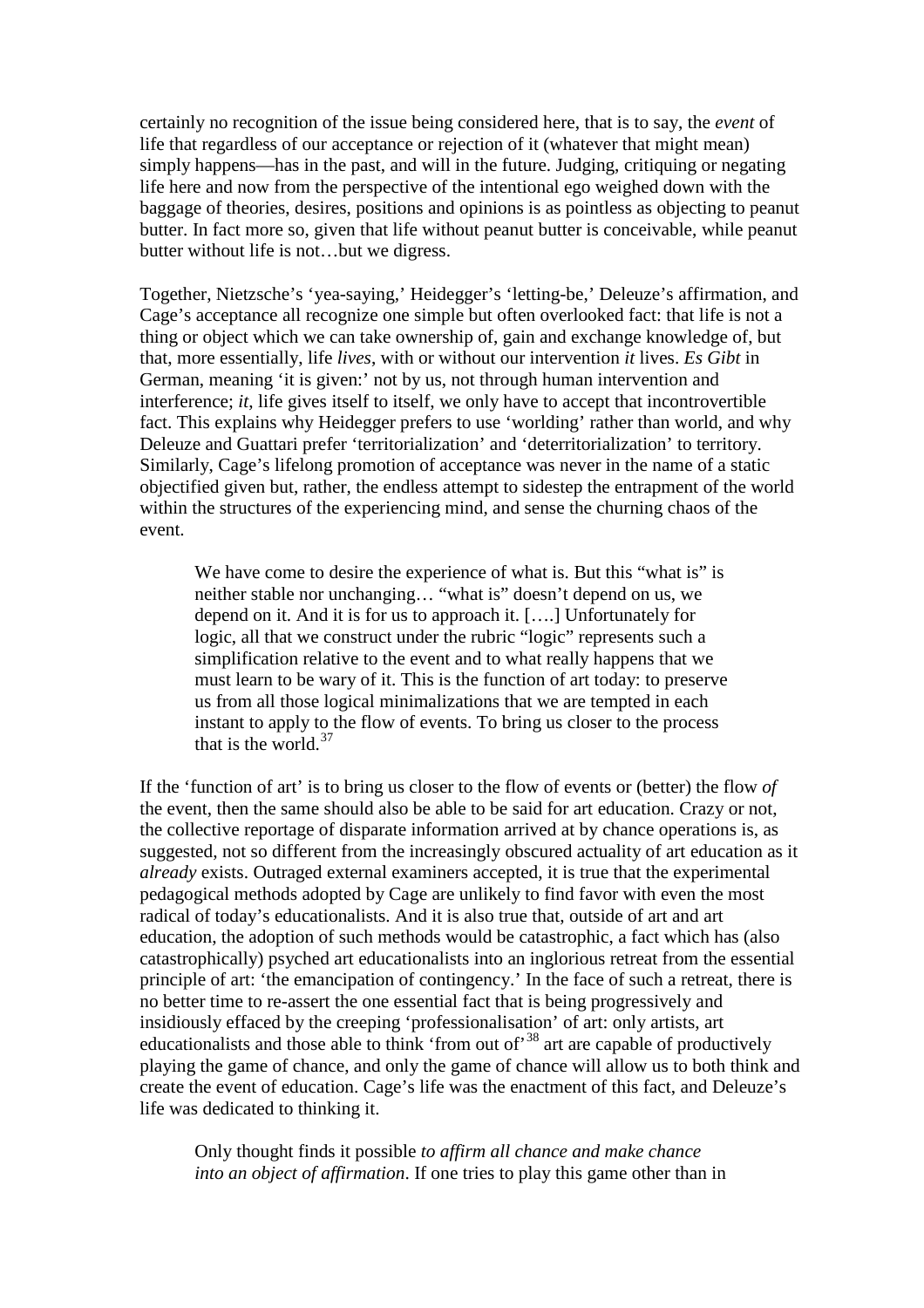thought, nothing happens: and if one tries to produce a result other than the work of art, nothing is produced. This game then is reserved for thought and  $art.<sup>39</sup>$  $art.<sup>39</sup>$  $art.<sup>39</sup>$ 

<span id="page-17-0"></span> Nietzsche, Friedrich. *The Future of our Educational Institutions*. Translated by J. M. Kennedy. Edinburgh: T. N. Foulis, 1909, pp. 125-26.

<span id="page-17-1"></span>Ibid., p.126.

 Schapiro, Gary. 'Nietzsche and the Future of the University.' *Journal of Nietzsche Studies, Issue 1*, 1991, p. 24.

Nietzsche, *The Future of Our Educational Institutions*, p. 130.

Schoenberg, Arnold. 1975. *Style and Idea*. London: Faber and Faber, p. 50.

 Cage, John. *A Year from Monday.* Middletown, CT: Wesleyan University Press, 1967, p. 46.

Ibid.

 Cage, John. *Silence*. Middletown, CT: Wesleyan University Press, 1961, p. 93.

Ibid., p. 36.

Cage, John. 'For the Birds.' *Semiotext(e)*, *Vol III, No. 1*, 1977, pp. 30-31.

 Rancière, Jacques. *The Ignorant Schoolmaster: Five Lectures in Intellectual Emancipation*. Translated by Kristen Ross. Stanford: Stanford University Press, 1991.

 Benjamin, Walter. 'The Storyteller.' Translated by Harry Zohn. In *Selected Writings Vol. 3*. Cambridge, Mass.: Harvard University Press, 2002.

Ibid., p. 148.

Ibid., p.147.

Ibid.

 Benjamin, Walter. 'The Newspaper.' Translated by Rodney Livingstone. In *Selected Writings Vol. 2.* Cambridge Mass.: Harvard University Press, 1999. Ibid., pp. 741-2.

 Heidegger, Martin. *Contributions to Philosophy (From Enowning)*. Translated by Parvis Emad and Kenneth Maly. Bloomington: Indiana University Press, 1999, pp. 69-70.

Ibid., p. 79.

Cage, 'For the Birds,' pp. 30-31.

Ibid., p. 32.

Ibid.

 Blanchot, Maurice. *The Infinite Conversation.* Translated by Susan Hanson. Minneapolis: University of Minnesota Press, 1993, p. 4.

 Deleuze, Gilles. *The Logic of Sense*. Translated by Mark Lester. London: Continuum, 2004, p. 194.

Ibid., p. 195.

Cage, *Silence*, pp. 35-36.

 Sartre, Jean-Paul. *Nausea.* Translated by Robert Baldick. Harmondsworth: Penguin Books, 1965, p. 48.

Luhmann, Niklas. *Art as a Social System*. Translated by Eva Knodt.

Stanford: Stanford University Press, 2000. p. 309.

Cage, *Silence*, p. 36.